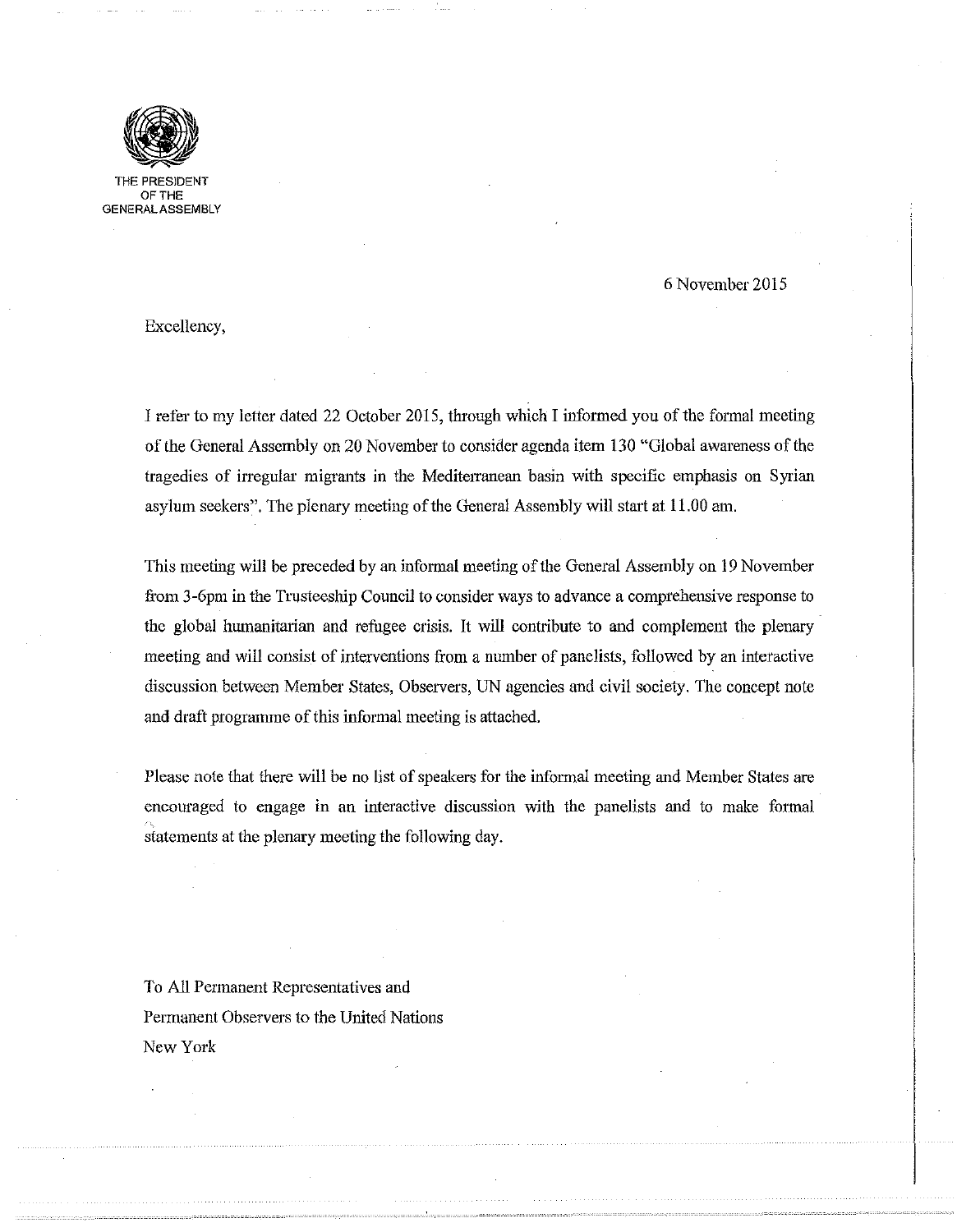This crisis demands greater leadership and immediate action from the international. community. I therefore encourage high level participation from Member States at these informal and plenary meetings of the General Assembly.

Please accept, Excellency, the assurances of my highest consideration.

iyun fr Mogens Lykketoft

Enc1: 5 pages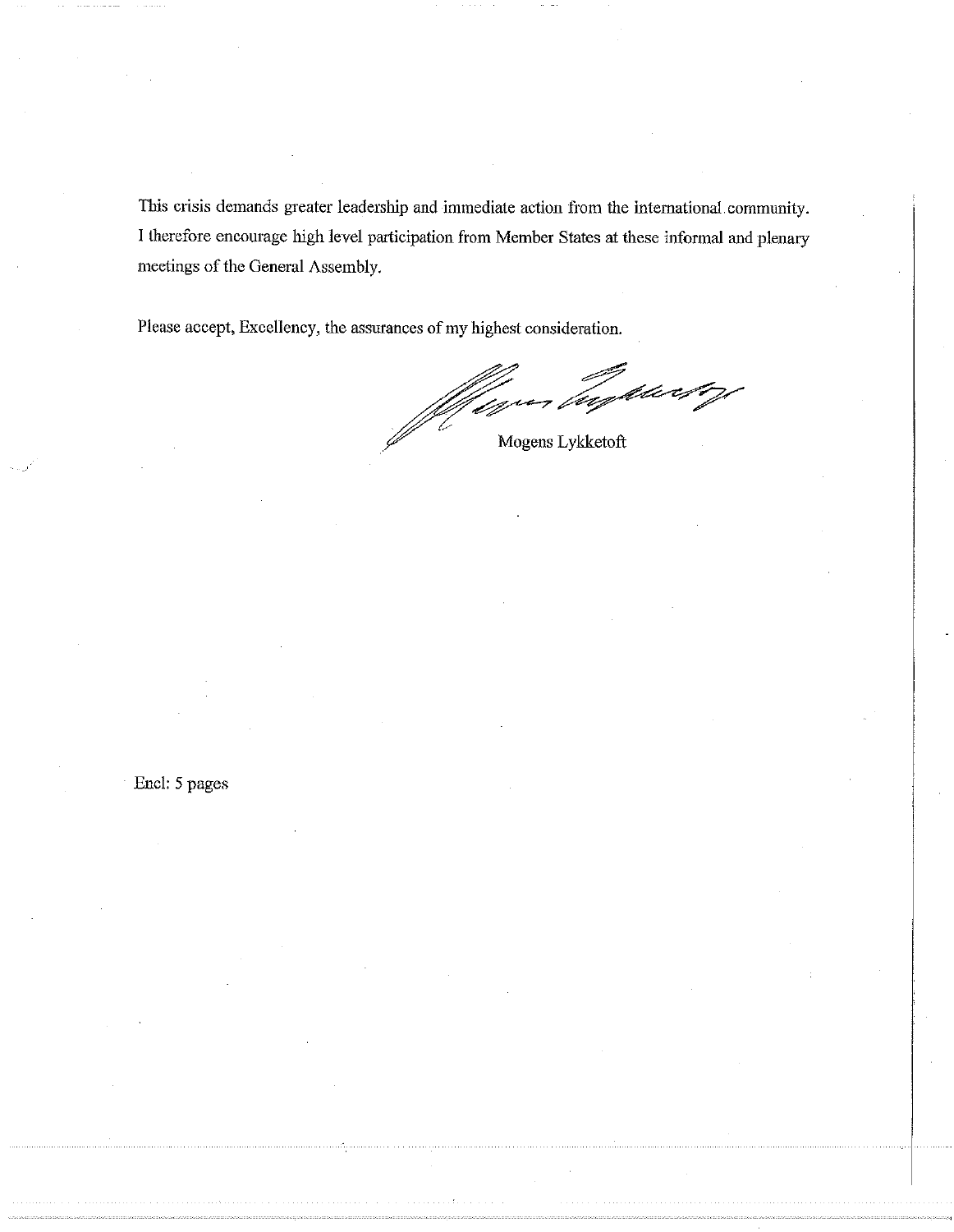## Concept Note

# Informal Meeting of the General Assembly to Consider Ways to Advance a Comprehensive Response to the Global Humanitarian and Refugee Crisis

## 19 November 2015, 3-6 pm, Trusteeship Council

#### **Background**

According to UNHCR,<sup>1</sup> 60 million people are forcibly displaced worldwide as a result of war and persecution. This includes 19,5 million refugees, 38,2 million internally displaced persons and 1,8. million asylum seekers.

A global humanitarian and refugee crisis of this magnitude has not been seen since the Second World War and overall, the number of people in need of protection and humanitarian assistance has nearly doubled in the past decade. Despite a significant increase in humanitarian assistance and the tireless efforts of humanitarian actors, the global humanitarian system simply cannot keep pace with growing needs. Traditional forms of durable solutions such as third-country resettlement are proving inadequate, the infrastructure of receiving countries is under great stress, and there have been reports of intolerance towards refugees and asylums seekers in many countries. The impact of this crisis is immense and appears to be only likely to increase.

For this reason, the President of the General Assembly decided to convene an informal meeting of the General Assembly to consider ways to advance a Comprehensive Response to the Global Humanitarian and Refugee Crisis.

#### **Objectives**

This crisis calls for an urgent and comprehensive response from the international community based on respect for international refugee and human rights law, and on principles of solidarity and responsibility sharing.

<sup>1</sup>Statement by Antonio Guterres, **UNHCR,** to the third Committee of the **UN** General Assembly, 3 November 2015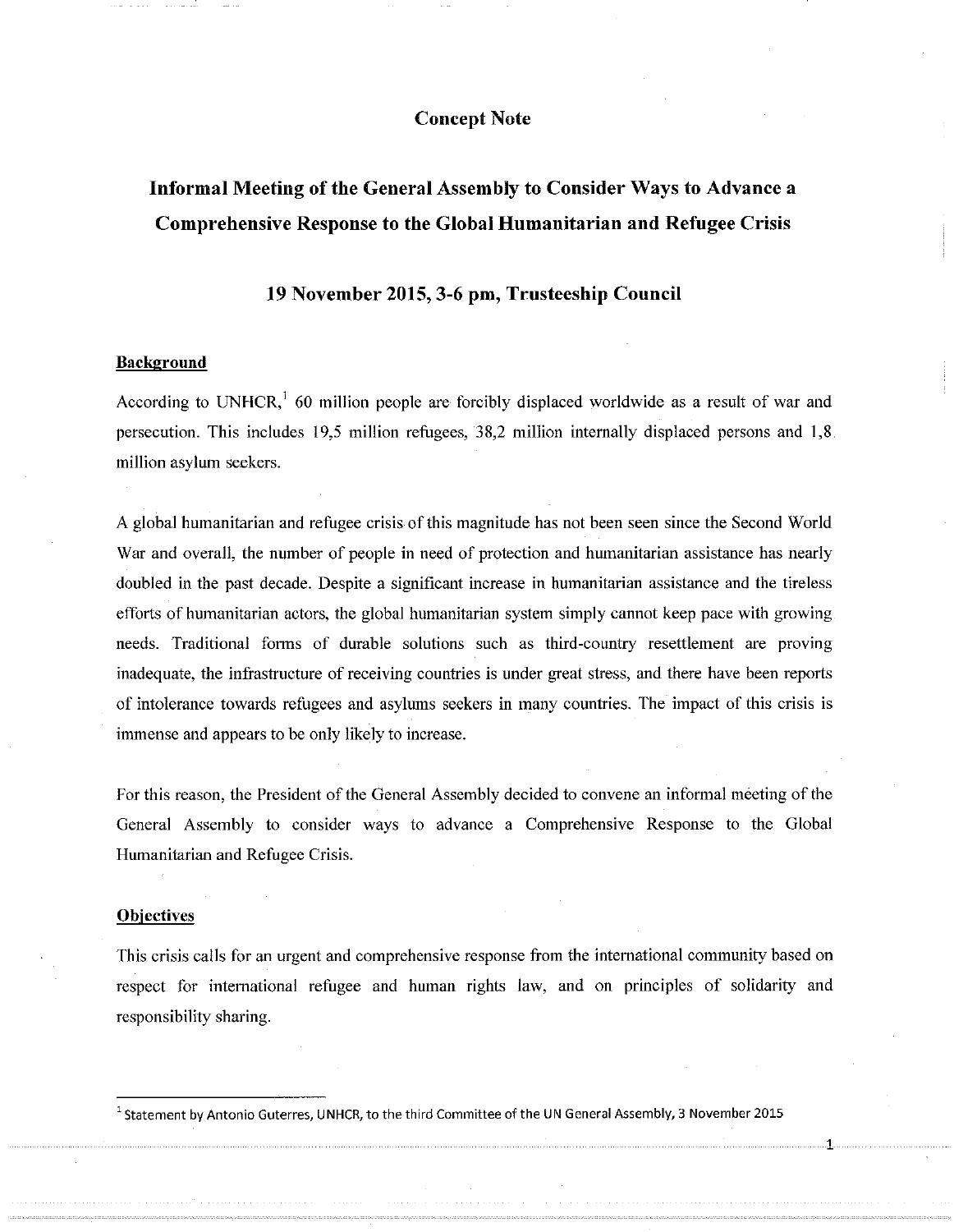The informal meeting will therefore serve to identify specific actions and elements of that response. It will build on the High Level Event on migration and refugee movements organized by the UN Secretary General on 30 September 2015, and help member states prepare for the plenary meeting of the UN General Assembly on November  $20<sup>th</sup>$  to consider item 130 'Global awareness of the tragedies of irregular migrants in the Mediterranean basin with specific emphasis on Syrian asylum seekers'.

A comprehensive response requires action across a number of areas including:

- Intensifying efforts to find political solutions to conflicts and violence and addressing other root causes of forced displacement;
- Providing protection for refugees and asylum-seekers including through third-country resettlement and other legal avenues;
- Ensuring protection and durable solutions for internally displaced persons;
- Ensuring predictable and adequate financing for humanitarian action;
- Supporting receiving countries that are bearing the greatest burden;
- Increasing the impact and effectiveness of humanitarian response;
- Enhancing coordination between humanitarian and development communities, particularly in the context of the 2030 Agenda and the Addis Ababa Action Agenda.

Given the short time available and bearing in mind processes underway in other forum, the informal meeting will focus on three of these issues

## **1. Providing protection inclnding through third-country resettlement and other legal avenues**

UNHCR<sup>2</sup> points out that an estimated 350,000 refugees and migrants were reported to have taken to the sea in 2014, with 4300 people tragically losing their lives. Since January this year, 762,000 people have arrived in Europe alone and more than 3400 have drowned.

Saving lives, providing protection and upholding human dignity must be the number one priority. States must comply with their obligations under international humanitarian, refugee and human rights law and respect, protect and fulfil the rights of refugees and asylum seekers.

<sup>2</sup> A/70/12, Report of UNHCR on questions relating to refugees, returnees and displaced persons and humanitarian **questions**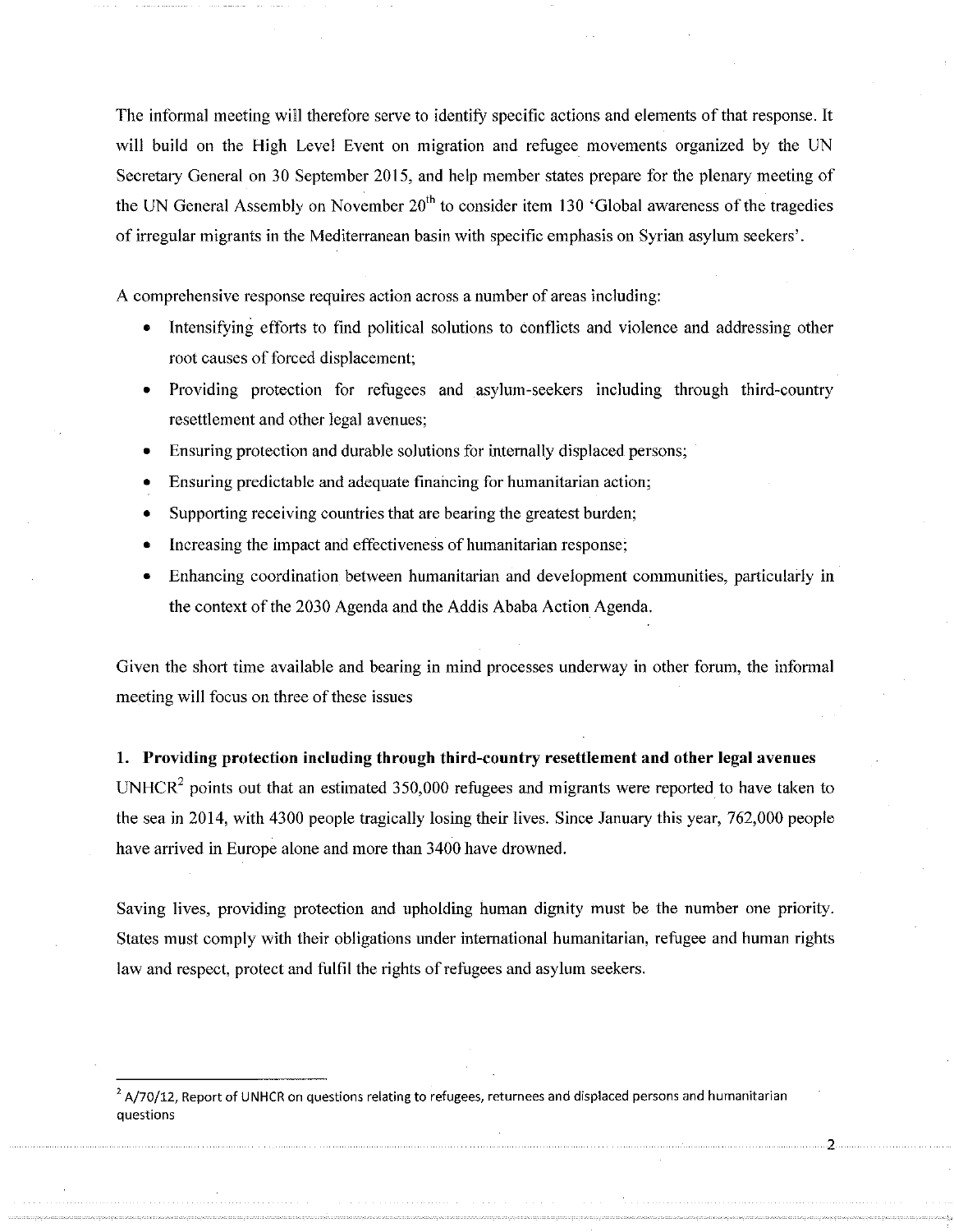In addition, although 100,000 people were resettled in 2014, this only amounts to 15% of the global resettlement needs for last year, Given the scale of the crisis, it is clear that current levels of thirdcountry resettlement need to be reviewed. The fundamental principle of international cooperation to share burdens and responsibilities must inform the global response.

The international community must also improve access to other legal avenues of protection for asylum-seekers, refugees and other persons who are forced to flee.

#### 2. Ensuring predictable and adequate financing for humanitarian action

According to the Synthesis Report of the Consultation Process for the World Humanitarian Summit.<sup>3</sup> the size of UN-led appeals increased from 3,4 billion USD in 2003 to 18,7 billion USD in 2015. The UN-led appeal for 2015 may reach a record 20 billion USD, but remains only 42 percent funded.

Provision of timely, flexible, adequate and predictable resources is essential for humanitarian action. The financing pool for humanitarian assistance, however, needs to be enlarged with innovative funding mechanisms embracing a wider group of state and other actors. In this regard, the findings and recommendations of the High Level Panel on Humanitarian Financing will be timely.

The short term nature of humanitarian financing is another major barrier for undertaking effective multi-year humanitarian planning.<sup>4</sup> In view of the increasingly protracted nature of humanitarian crisis, there is a pressing need for multi-year planning and enhanced coordination among humanitarian and development communities.

Furthermore while ensuring adequate and predictable funding for humanitarian action, adequate focus also needs to be placed on the effective use of resources and possible ways to increase the impact of humanitarian response.

#### 3. Supporting receiving countries that are bearing the greatest burden

According to UNHCR,<sup>5</sup> almost nine out of every 10 refugees (86 per cent) are in regions and countries considered economically less developed. Many of these States are crucial pillars of peace and stability in their regions.

<sup>&</sup>lt;sup>3</sup> Synthesis Report of the Consultation Process for the World Humanitarian Summit

<sup>&</sup>lt;sup>4</sup> A/70/77-E/2015/64

<sup>&</sup>lt;sup>5</sup> UNHCR, Global Trends: Forced Displacement in 2014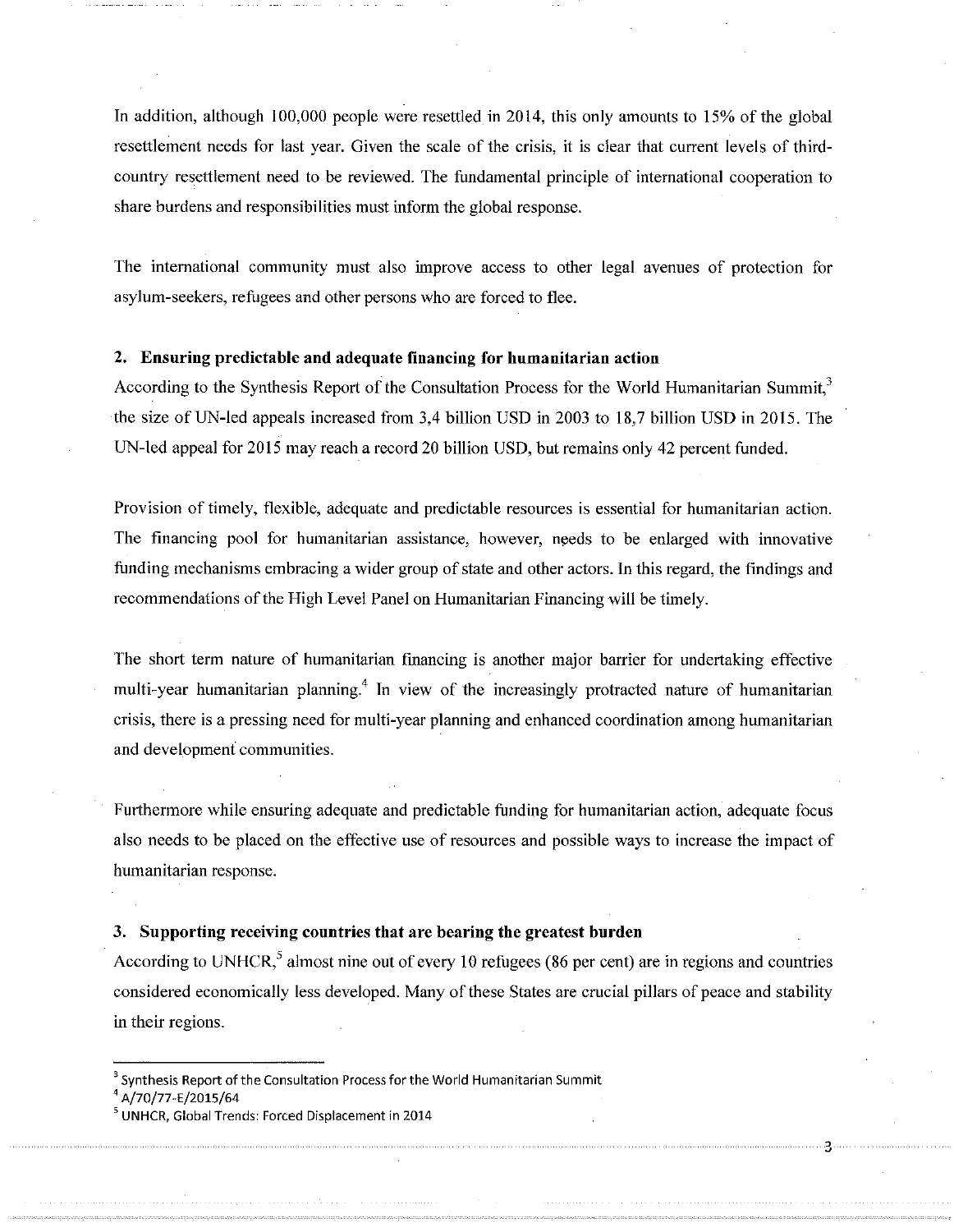The social infrastructure, including the health and education systems, of many of these countries is under immense strain as countries struggle to meet the basic needs of both refugees and their own populations. A significant number of these countries are middle income countries and may have less access to bilateral and multilateral development cooperation mechanisms. In this context, the international community, including multilateral development banks, must consider how best to increase financial support to these countries.

#### Questions for consideration on these three topics:

- How can the international community better ensure the protection of refugees and asylums seekers, advance more effective third-country resettlement and enhance access to other legal avenues of protection?
- What steps can be taken to ensure predictable and adequate financing for humanitarian action and to increase the impact of humanitarian response?
- What measures can be taken to support those countries hosting large numbers of refugees?

#### Format

In addition to remarks from the President of the UN General Assembly and the UN Deputy Secretary-General, a number of panellists will be invited to share their views on these three major issues. Member States, the UN system, other stakeholders and civil society will engage in an interactive discussion on these issues. Formal statements are discouraged as these can be delivered at the plenary meeting of the General Assembly on Item 130, the following day.

#### **Outcome**

The President of the General Assembly will highlight aspects of the discussion when addressing the plenary meeting of the General Assembly on 20 November 2015. A short summary of proceedings shall also be prepared.